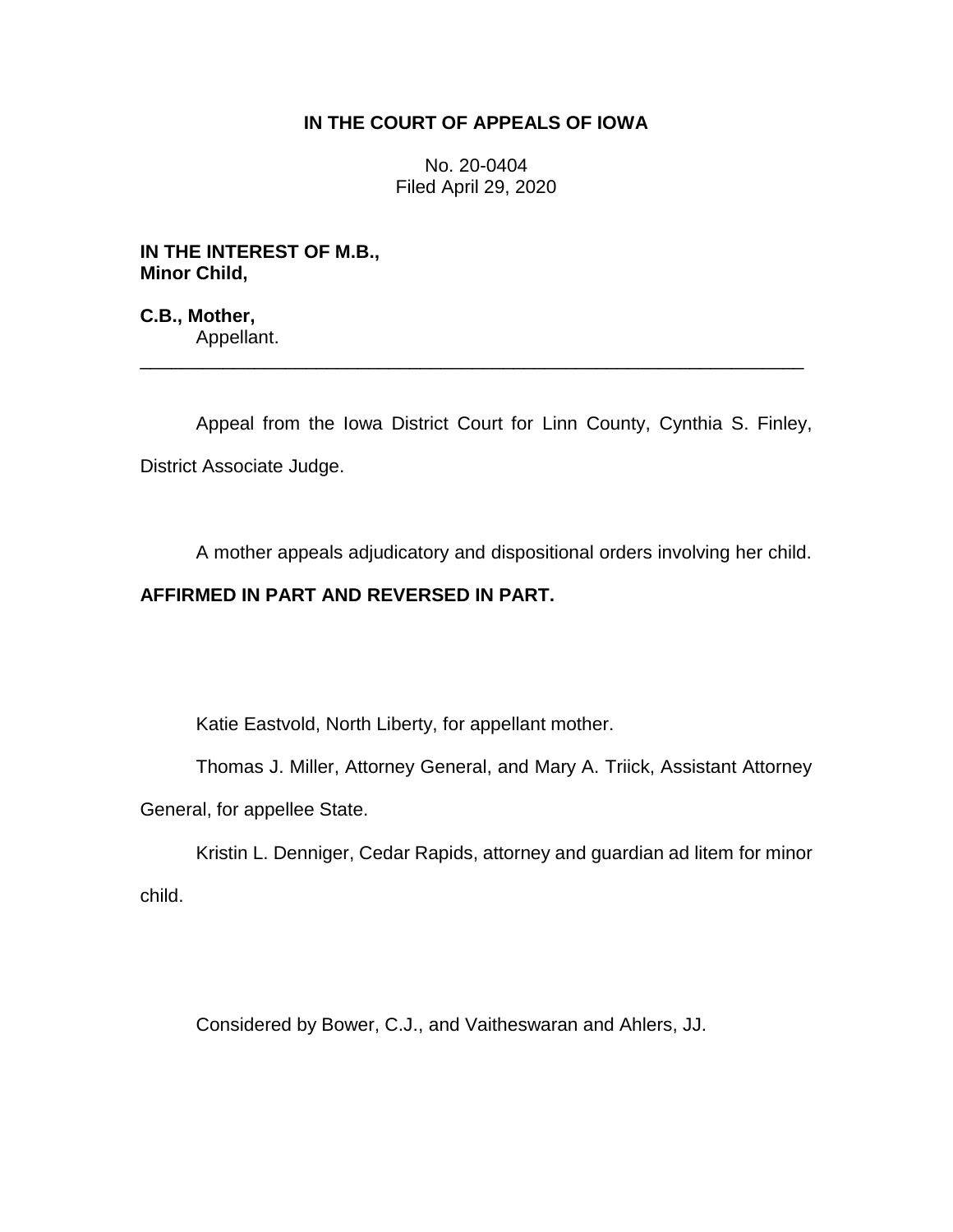## **VAITHESWARAN, Judge.**

. . . .

 $\overline{a}$ 

A mother appeals adjudicatory and dispositional orders involving her child, born in 2010. She contends the record lacks clear and convincing evidence to support the grounds for adjudication cited by the district court. *See In re L*.*G*., 532 N.W.2d 478, 481 (Iowa Ct. App. 1995).

"The underlying grounds of adjudication in child in need of assistance cases have important legal implications beyond the adjudication." *Id*. at 480. Those grounds "may affect the course of the dispositional phase of the case, and may even be the basis for a subsequent proceeding for termination of a parent-child relationship." *Id*.; *accord In re J*.*S*., 846 N.W.2d 36, 41 (Iowa 2014) (same). Accordingly, we will address each of the four statutory grounds on which the district court relied.

Iowa Code section  $232.2(6)(c)(2)$  (2019) defines a child in need of assistance as a child

[w]ho has suffered or is imminently likely to suffer harmful effects as a result of any of the following:

(2) The failure of the child's parent, guardian, custodian, or other member of the household in which the child resides to exercise a reasonable degree of care in supervising the child.

The child's mother and father divorced in 2015. <sup>1</sup> After the divorce, the child lived with her mother. The father exercised visitation three times.

The department of human services intervened after receiving a complaint that green mold was growing on the child's scalp, the mother's home lacked

<sup>&</sup>lt;sup>1</sup> The trial transcript indicates the divorce was finalized in 2016, but the social history report documents the year as 2015.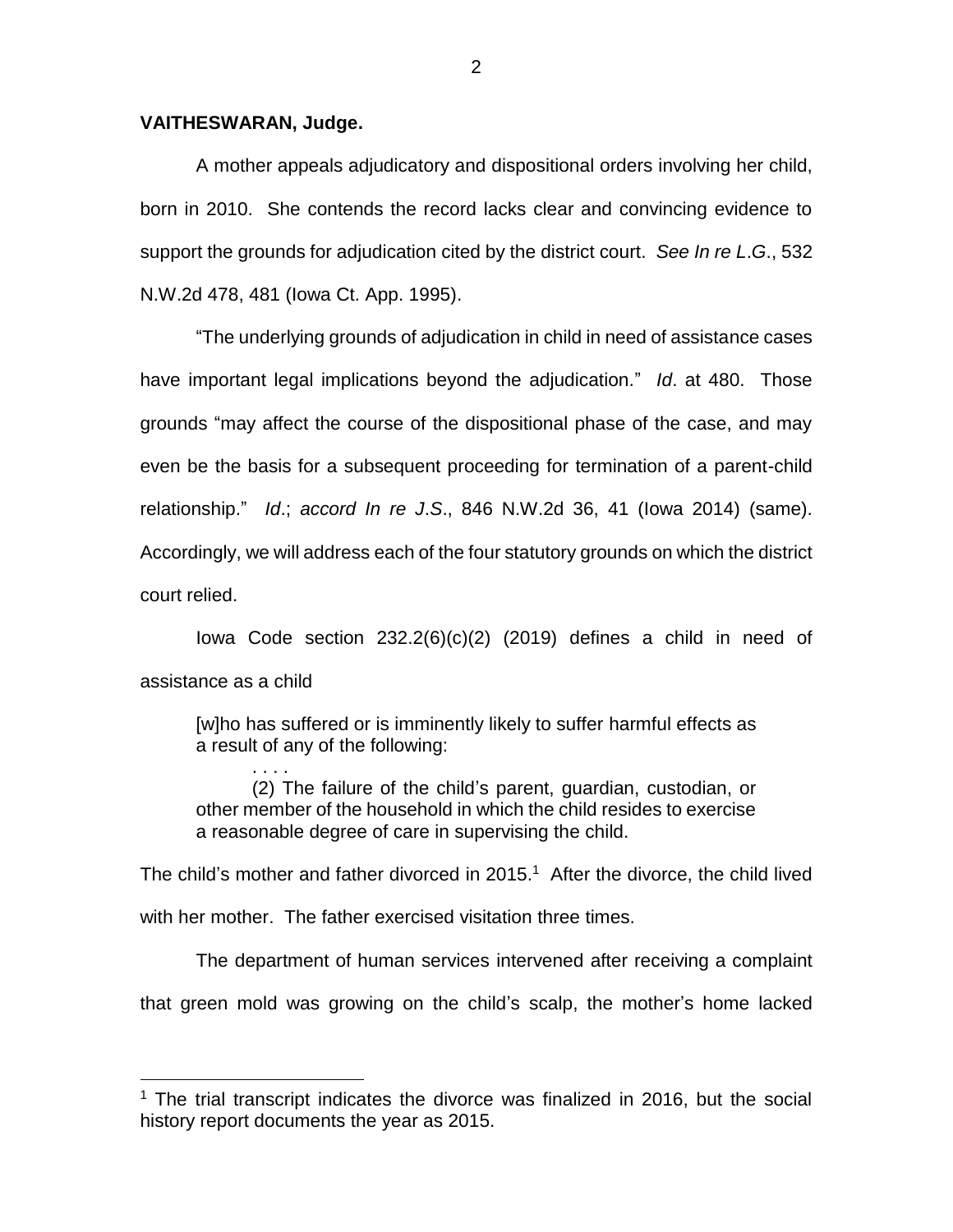running water, and the city was about to condemn the house. The department applied to have the child removed from the mother's custody. The district court granted the application, and the child was placed with her father.

The father testified that when the child was placed with him, she was "completely behind" on her immunizations, had not been to a dentist for "[t]hree years," had mold in her hair, and was wearing diapers. She was "extremely behind" in her education, with a "non-existent ability to write," had reading skills at the level of "a kindergartner," and had "non-existent" math skills. He stated she had no "learning disabilities to explain why she was behind." He confirmed the mother's house lacked running water, had "four to eight inches of sewage water just floating in the basement," was "overrun with clutter" including "boxes and books" on the child's bed, and had "rotting food on the tables and in the refrigerator."

The child was evaluated at a child protection center. Based on a review of her medical chart, the evaluator suspected that she experienced "[m]edical [c]hild [a]buse (Munchausen Syndrome by proxy)" at the hands of her mother.

A child protective worker employed by the department attended the evaluation and heard the child "talk about not having water to bathe or shower." She issued a "founded" child-abuse report based on the absence of running water; the "placarding" of the house, meaning "the city determined that it was not a livable location for anybody to continue to inhabit"; the mold in the child's hair; and the suspected medical child abuse.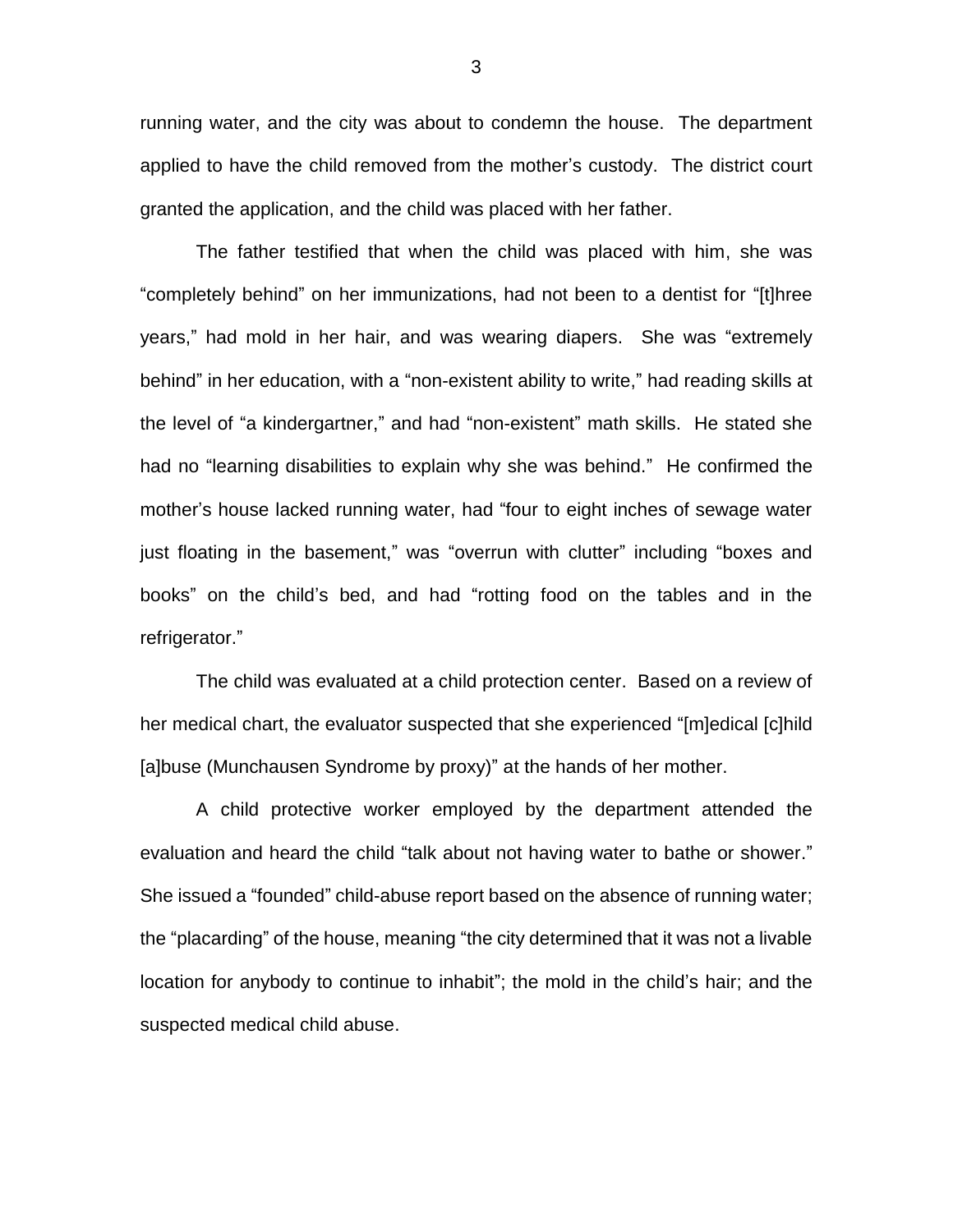The State established that the mother failed to exercise a reasonable degree of care in supervising the child as required by Iowa Code section 232.2(6)(c)(2).

Iowa Code section 232.2(6)(g) defines a child in need of assistance as a child "[w]hose parent, guardian, or custodian fails to exercise a minimal degree of care in supplying the child with adequate food, clothing, or shelter and refuses other means made available to provide such essentials." The department employee testified that the mother refused reunification services. Based on her non-cooperation and the condition of the home, we conclude this ground for adjudication was satisfied.

Iowa Code section 232.2(6)(n) defines a child in need of assistance as a child "[w]hose parent's or guardian's mental capacity or condition, imprisonment, or drug or alcohol abuse results in the child not receiving adequate care." Although the mother was jailed for a short period of time, she did not serve time in prison. That leaves the mother's "mental capacity or condition" and "drug or alcohol abuse" as the predicates for application of this provision.

Although the department child protective worker expressed concerns about the mother's mental health, she acknowledged the mother had not undergone a mental-health evaluation and she declined to characterize the medical child abuse finding as "a mental health diagnosis." We conclude the State failed to prove the mother's "mental capacity or condition" resulted in deprivation of care.

The evidence of drug or alcohol abuse was as follows. Shortly before the department intervened, the mother was charged with operating a motor vehicle while under the influence, first offense. The mother appeared to concede she pled